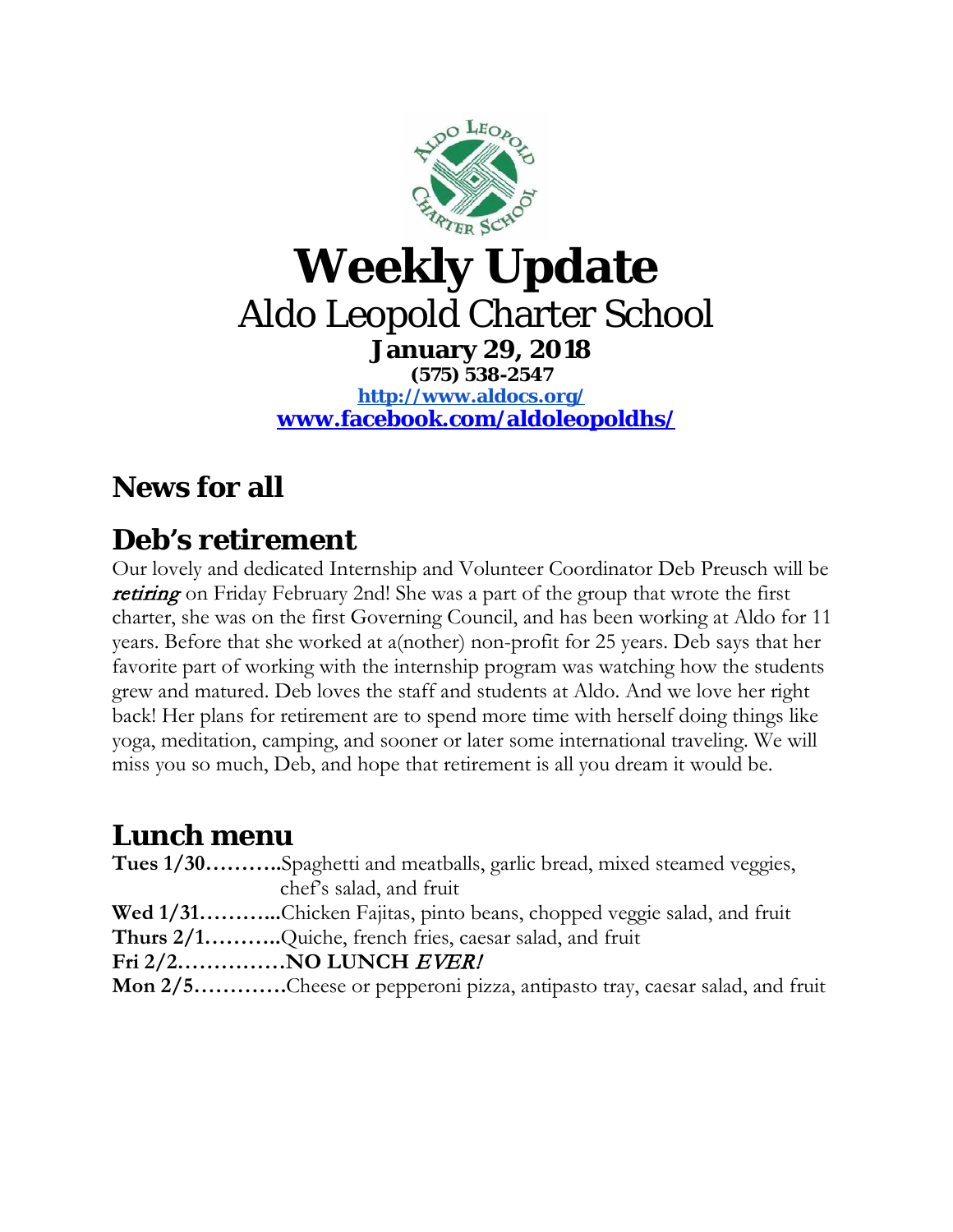# **Science Olympiad!**

On Saturday the Aldo Middle School Science Olympiad team took to WNMU to compete against many different middle schools from around New Mexico, and our hard work paid off! Eighth graders **Logan Dunlap** and **Colin Casler** took 1st place in Road Scholar; **Alex Ellis** and **Kinan Lopez** got 1st in Roller Coaster; **Marin Farley** and **Tigerlily Warner** took 2nd place in Mystery Architecture; and **Anna Leadbetter** and **Molly Pendleton** took 3rd place in Meteorology (climate change). Science Olympiad and Competitive Science are feeling pretty proud! Our team wouldn't have had this experience if it weren't for eighth grade math and science teacher **Aysh Heneghan** who organized the Aldo team and gave up his Saturday to science; thanks, Aysh!

### **We get them forever (but they are not actually ours)**

Have you noticed the large planters in front of the school? These are on permanent loan from the **Silver City Food Coop**, which means they will come with us to our new building at WNMU. Thank you to **Tricia Hurley**, parent and YCC Garden Crew leader who put 2 + 2 together and made our entrance look better. If you want to know what native plants are growing in these big, beautiful pots, ask Tricia or her husband Mark Cantrell-also known as the 6th grade teacher.

#### **Some students who make us proud**

The students of the month for February are  $8<sup>th</sup>$  grader Angelica Sosaya (!!) and  $10<sup>th</sup>$ grader Anna Cantrell (!!). These two girls are both quiet leaders in their own way. Angelica models kindness, dedication, humility, perseverance, loyalty, and confidence for the whole middle school. Anna's sharp mind is admired by any that are lucky enough to bear witness to it, and she is *ridic*ulously thorough, setting a high bar for her classmates.

### **Student LED conferences**

Middle school Student Led conferences will be held on Thursday and Friday February 15 and 16. High school SLCs will only be on that Friday. So remember parents, you know that Valentine's date night you've been planning for weeks? Don't stay out too late, you want to be in good shape for the conference.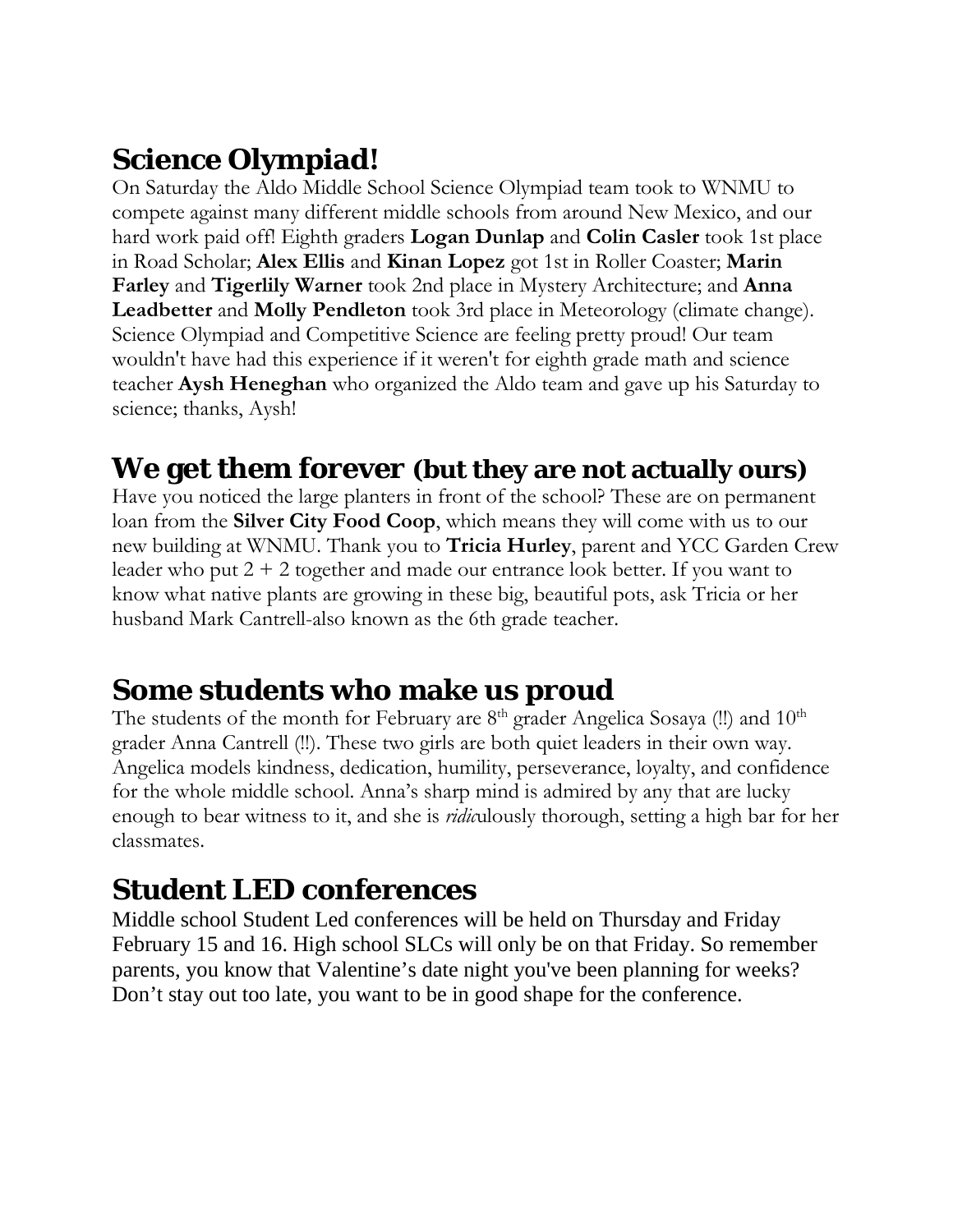# **Aldo Leopold Writing Contest**

Once again, Aldo has the chance to participate in the Aldo Leopold writing contest. Middle through high school participants from all over NM are eligible to enter this wonderful writing contest. If you're interested here is the info:

-Essay must be less than 500 words -Deadline, February 6th 2018 -First prize \$500 (in each category) Categories: 6th-7th, 8th-9th, 10th-12th Website:<https://www.leopoldwritingprogram.org/youth-writing-contest>

## **It's not a** *sacrifice* **of time, it's an opportunity to**  *give* **time.**

|                                        |  | <b>Development</b> Tues 1/30 4:45 p.mMr. Sherwood's office |
|----------------------------------------|--|------------------------------------------------------------|
|                                        |  | <b>Policy</b> Wed 1/31 4:00 p.mMr. Sherwood's office       |
|                                        |  |                                                            |
| <b>SHAC</b> Wed 2/7 4:30 p.mJim's room |  |                                                            |

SAC=School Advisory Council SHAC=School Health Advisory Council

### **The lottery that wins you something more valuable than money**

**Aldo Leopold Charter School is a public school**. We operate because we offer something that the other schools in the area do not-time out of the four walls of the classroom. In order to go here, students must submit a short application form and then they are put into the lottery. Names are drawn, students are notified. It is really simple. We are accepting enrollment lottery applications now. You can get a hard copy at the front office or go to the Aldo website and it is right on the home page. Siblings of current Aldo students must fill out an application if they wish to **enroll!** In any given lottery, sibling names will be drawn first. But you can never jump ahead of someone whose name was drawn in a prior lottery, so the best way you can take advantage of having an Aldo student sibling is to turn in an application by 4:00 pm on **February 15, 2018**.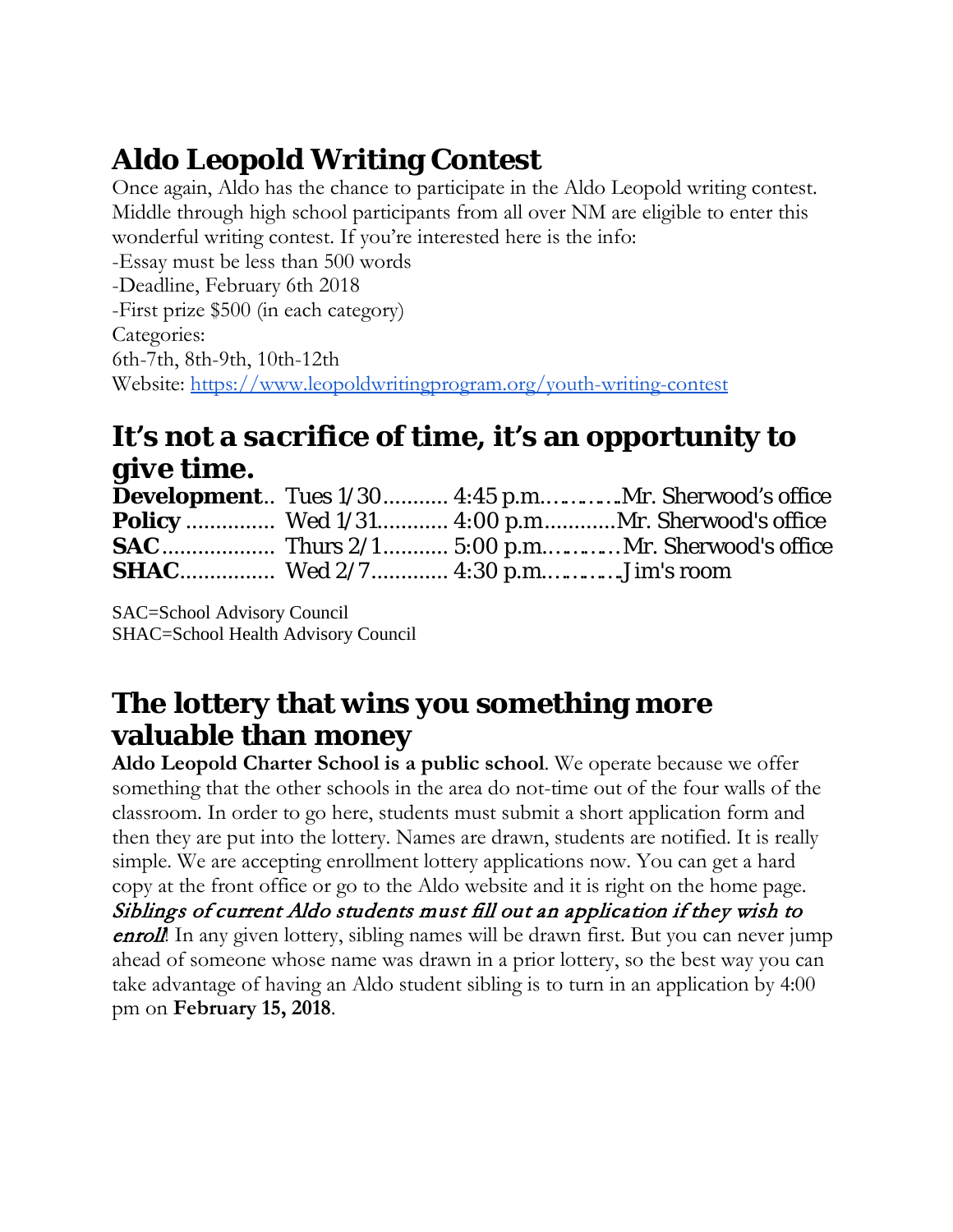# **High school**

## **Freshmen fun day**

**Friday, February 3rd** the youngest in the middle school (the 6<sup>th</sup> graders) will join the youngest in the high school (the 9<sup>th</sup> graders) to "Think Like a Watershed". They will be hiking to places in Purgatory Chasm near Lake Roberts. Do not forget your **BIG 5:** water bottle, lunch , hat, journal/pencil, sturdy shoes.

### **We are the world**

Each year, **United World College**-USA, located in **Las Vegas, NM** hosts a conference that focuses on key societal issues. This year's theme is "Change the Conversation" and brings together the UWC-USA community with students from AZ, CO, NM, and Mexico in learning teams. During the conference they work together with people dedicated to changing the conversation in their field and transforming the way people listen to one another and talk about needs, identities, and interests, forging understanding to create new strategies. And every year, Aldo sends a delegation of students to this exciting and inspiring conference. As always the high school student council and other student leaders, along with Alli and Avery, will attend this exciting and inspiring conference. Suburban's pull out at **4p.m.** on **Thursday February 1** and will return **late Saturday night.**

## **Sophomore Border Awareness Trip**

At **4:30 a.m. Monday, February 5 Tenth graders** will leave on the annual four day sophomore trip to Arivaca Lake Region of the International Border and the Phoenix area. During their adventure they will be visiting People Helping People (Shrine for Migrants on the International Border near Arivaca Lake), Cold WarMuseum (Titan Missile Museum), Phoenix Art Museum, do team building activities at an urban recreational facility, and the Oak Flat Indigenous Rights Encampment. Students will **return** to the school around **5:30 p.m. on Thursday, February 8**. For the information your child got from Pete [click here.](http://www.aldocs.org/highschool/LetterHome10thTripFeb2018.pdf)

### **Projects**

The high school projects are underway! To learn more about the project your child is working on, click on their grade. <u>9th [10th](http://www.aldocs.org/highschool/10thGrProj.pdf) [11th](http://www.aldocs.org/highschool/Quarter3ProjectPaper.pdf) 12th project</u>, [12th due date](http://www.aldocs.org/highschool/SeniorProjectDueDates2018.pdf)